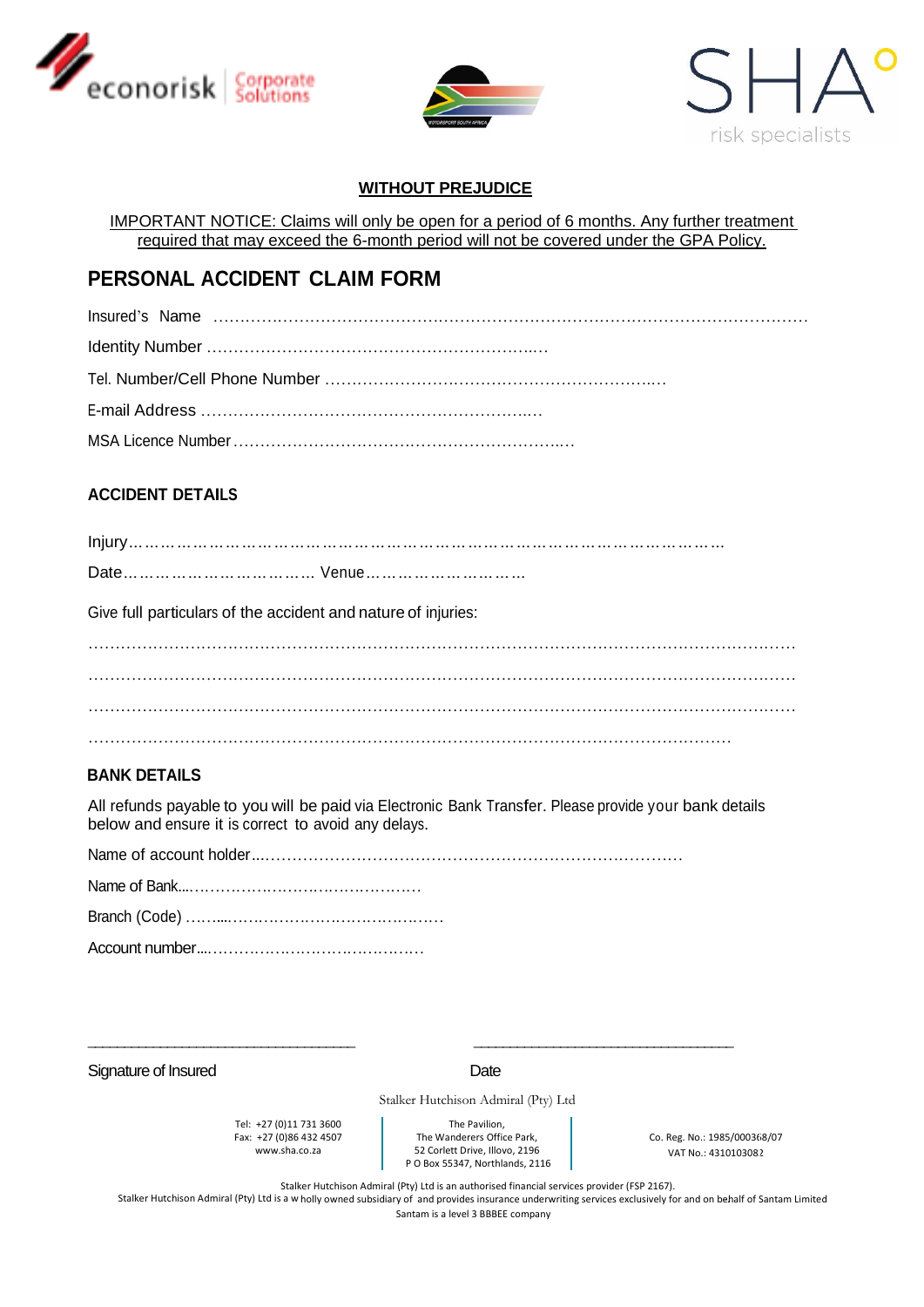





(Must be completed by the Doctor consulted)

| The Patient must obtain the following certificate from a duly qualified and registered Medical Practitioner.                                                               |                                                                                                 |  |  |  |  |
|----------------------------------------------------------------------------------------------------------------------------------------------------------------------------|-------------------------------------------------------------------------------------------------|--|--|--|--|
| When the Patient is fully recovered a Doctor's certificate to that effect should be forwarded to the Insurers<br>showing the periods of partial loss and total incapacity. |                                                                                                 |  |  |  |  |
|                                                                                                                                                                            | Name of patient                                                                                 |  |  |  |  |
|                                                                                                                                                                            | Height                                                                                          |  |  |  |  |
| 1.                                                                                                                                                                         | When did you first attend upon the Patient in consequence of the accident sustained?            |  |  |  |  |
| 2.                                                                                                                                                                         | Are you still in attendance?                                                                    |  |  |  |  |
| 3.                                                                                                                                                                         | Are you the usual medical attendant to the Patient and if so how long have you known him/her?   |  |  |  |  |
| 4.                                                                                                                                                                         | What was the cause of the accident so far as known?                                             |  |  |  |  |
| 5.                                                                                                                                                                         | What injuries were sustained?                                                                   |  |  |  |  |
|                                                                                                                                                                            | a. Region injured (if a hand or an arm, a foot or a leg, state whether it is right or left)     |  |  |  |  |
|                                                                                                                                                                            | b. Are the symptoms from which he/she suffers due to:<br>i. The accident alone or<br>Yes<br>No. |  |  |  |  |
|                                                                                                                                                                            | ii. Are they attributed to any other cause?                                                     |  |  |  |  |
|                                                                                                                                                                            |                                                                                                 |  |  |  |  |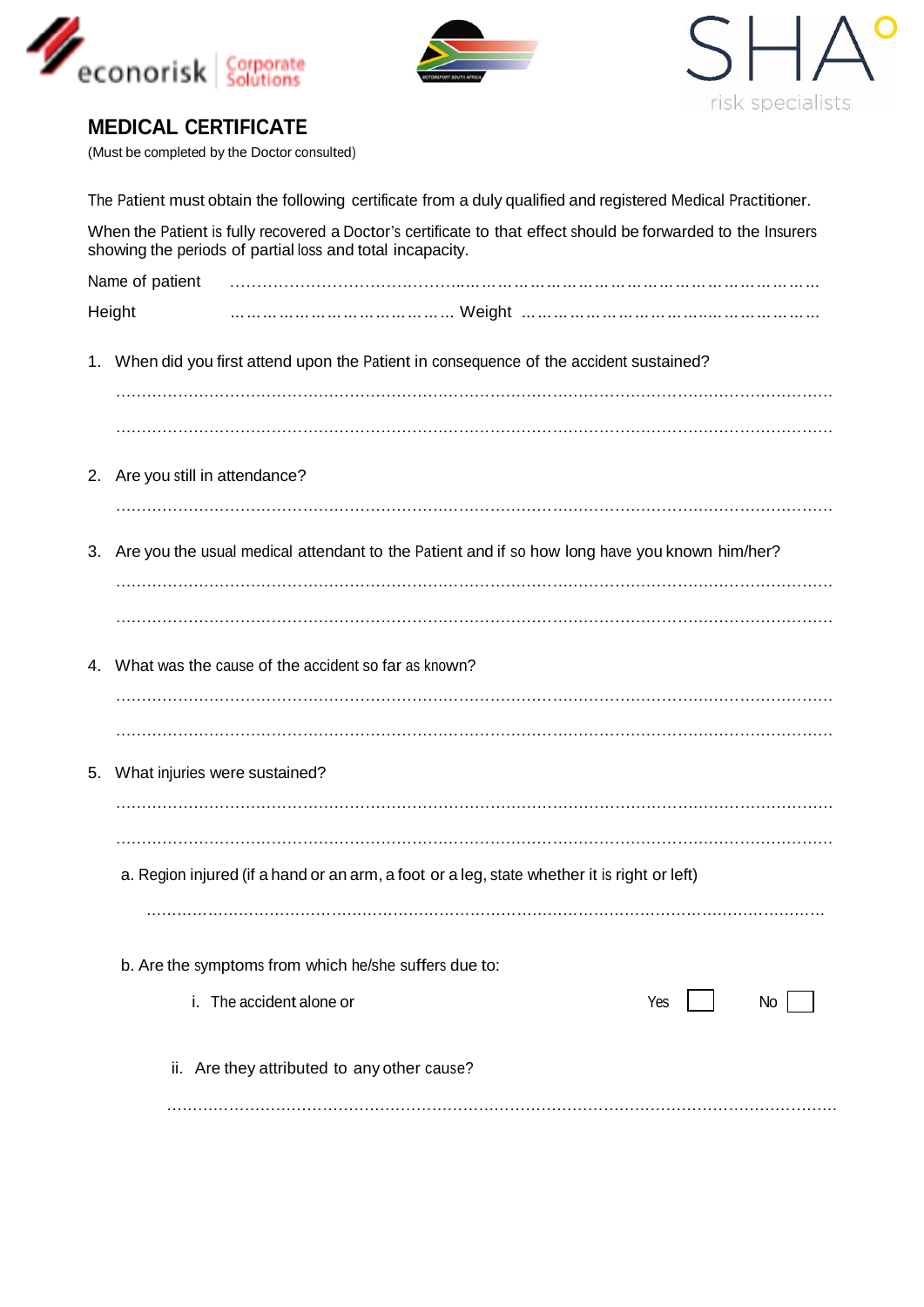





6. Have you any reason to suspect that the Patient was not perfectly sober at the time of the accident?

…………………………………………………………………………………………………………………………

7. Is the Patient now, or was he/she at the time of the accident subject to or suffering from any illness or disease irrespective of the accident for which is claimed? If so, state the nature of the same and to what extent the recovery of the Patient may be affected thereby.

………………………………………………………………………………………………………………………… ………………………………………………………………………………………………………………………… …………………………………………………………………………………………………………………………

8. If you are the usual Medical Attendant of the Patient, are you aware of anything in his/her previous medical history which might have contributed directly or indirectly to the occurrence of the accident or which may be likely to retard in any way recovery from it?

| 9. a. Is the patient confined to bed, bedroom, or house by your directions?                                                                                                                         | Yes | No l |
|-----------------------------------------------------------------------------------------------------------------------------------------------------------------------------------------------------|-----|------|
| b. Has patient at any time been confined since the date of the accident?                                                                                                                            | Yes | No.  |
| If so give the dates?                                                                                                                                                                               |     |      |
|                                                                                                                                                                                                     |     |      |
|                                                                                                                                                                                                     |     |      |
| 10. If still so confined, please state (a) your opinion as to the probable duration of such confinement: (b)<br>probable date of being able to resume some portion of usual business or occupation: |     |      |
|                                                                                                                                                                                                     |     |      |
|                                                                                                                                                                                                     |     |      |
| 11 Are you propored to pertify that the patient is TOTALLY disobled from attending to enviroring of                                                                                                 |     |      |

11. Are you prepared to certify that the patient is TOTALLY disabled from attending to any portion of his/her business or occupation?

…………………………………………………………………………………………………………………………

…………………………………………………………………………………………………………………………

(TEMPORARY TOTAL DISABLEMENT occurs when through accidental bodily injury the Patient is immediately and continuously incapacitated for a specific period from attending to business or occupation of any kind).